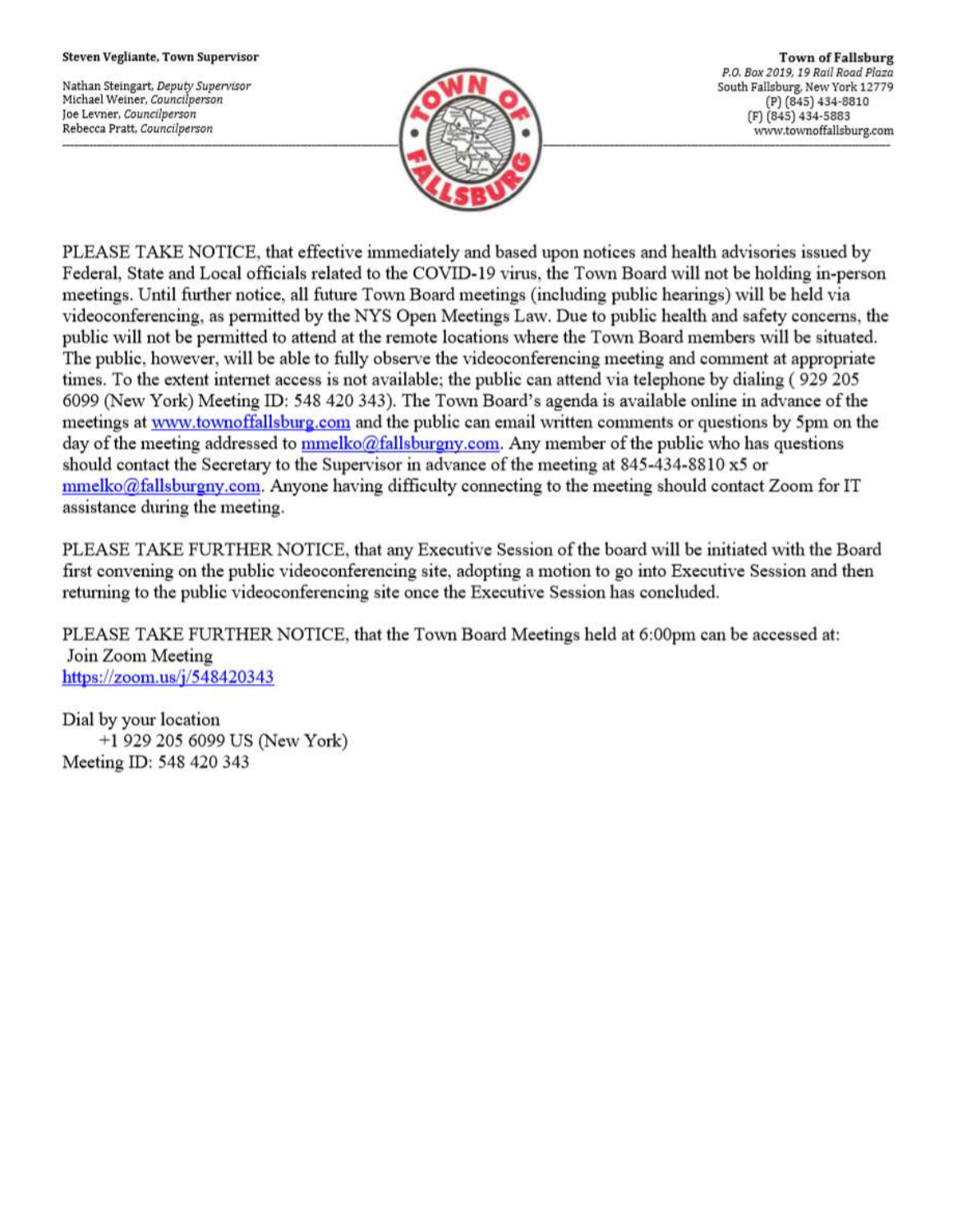#### Steven Vegliante, Town Supervisor

Nathan Steingart, Deputy Supervisor Michael Weiner, Councilperson Joe Levner, Councilperson Rebecca Pratt, Councilperson



Town of Fallsburg P.O. Box 2019, 19 Rail Road Plaza South Fallsburg, New York 12779 (P) (845) 434-8810 (F) (845) 434-5883 www.townoffallsburg.com

**Monday, May 10, 2021**

**The Town of Fallsburg Town Board Will Conduct a Legislative Meeting via Video Conference Call 19 Railroad Plaza, South Fallsburg, NY 6:00 pm Video Conference Link to be posted to main page of website: Townoffallsburg.com Join Zoom Meeting https://zoom.us/j/548420343 Meeting ID: 548 420 343 One tap mobile +19292056099,,548420343# US (New York)**

**Salute to the Flag**:

**Supervisor's Report**:

**Liaison's Reports**:

**Correspondence**:

## **Citizens' Comments**:

### **Operations**

- Motion to approve Resolution # of 2021 Code Section 135-13.1 Additional Water Fees which include New Water Account Set Up Fees and New Parts Prices.
- Motion to approve Catskill Animal Rescue, Inc. Municipal Spay/Neuter Subsidy Contract for 2021.
- Motion to authorize the Town Clerk to solicit competitive bids for NYSDOT 1st WASHED STONE DELIVERED. Said bid opening will commence on Thursday, May 27, 2021 at 1:00 pm in the Town Clerk's Office.
- $\bullet$  Motion to authorize the Town Clerk to solicit competitive bids for  $1 A$  LOW ABRASION NON WAPPINGER CRUSHED LIMESTONE. Said bid opening will commence on Thursday, May 27, 2021 at 1:15 in the Town Clerk's Office.
- Motion to authorize Supervisor Vegliante to sign the American Tower Corporation Consent form approving the proposed sublease to AT&T MOBILITY and approving the proposed installation of equipment at 70 Church Road, Mountain Dale 12763.
- Motion to authorize Supervisor Vegliante to sign the Hurleyville 2 Test Boring Proposal Supplement for Hydrogeological and Environmental Services.
- Motion for the second extension of the request for proposals for broker services residential parcels located on Cara Court, in the Hamlet of Hurleyville: SBL: 8-1-34.3; 8-1-34.4; 8-1-34.6; 8-1-34.7; 8-1-34.9; 8-1-34.12; 8-1- 34.13. Proposals must be received by the Town Supervisor's Office no later than 4:00PM on Friday, May 28, 2021.
- Motion to approve Legislative Meeting Minutes dated April 12, 2021.